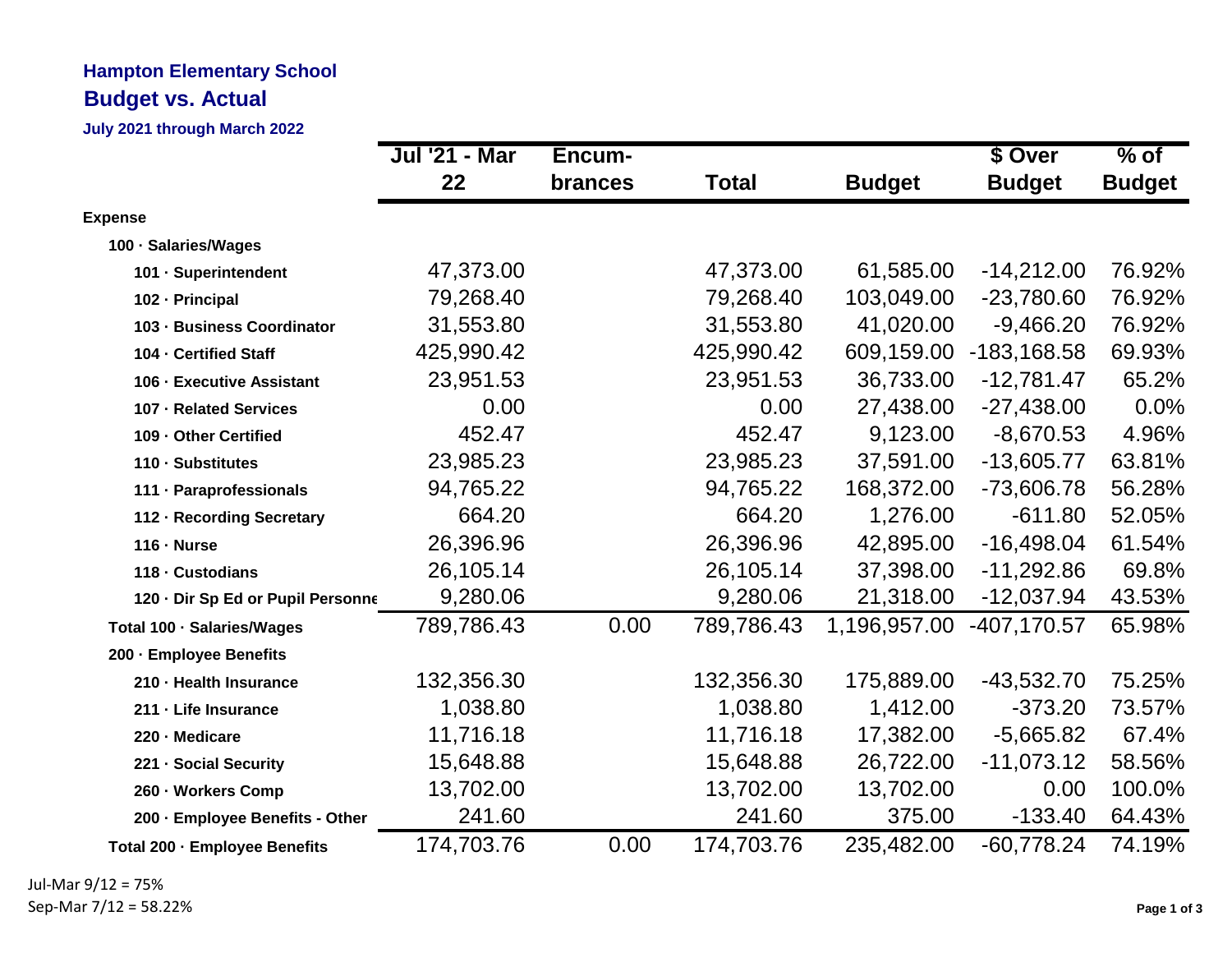|                                     | <b>Jul '21 - Mar</b> | Encum-         |              |               | \$ Over       | $%$ of        |
|-------------------------------------|----------------------|----------------|--------------|---------------|---------------|---------------|
|                                     | 22                   | <b>brances</b> | <b>Total</b> | <b>Budget</b> | <b>Budget</b> | <b>Budget</b> |
| 300 - Purch Prof/Tech Serv          |                      |                |              |               |               |               |
| 301 - Audit                         | 4,000.00             |                | 4,000.00     | 4,250.00      | $-250.00$     | 94.12%        |
| 302 - Legal Services                | 5,178.50             |                | 5,178.50     | 10,000.00     | $-4,821.50$   | 51.79%        |
| 303 - Enumerator                    | 225.00               |                | 225.00       | 550.00        | $-325.00$     | 40.91%        |
| 304 - Payroll Services              | 2,125.50             |                | 2,125.50     | 3,650.00      | $-1,524.50$   | 58.23%        |
| 310 - Adult Education               | 2,018.00             |                | 2,018.00     | 2,135.00      | $-117.00$     | 94.52%        |
| 312 - Contracted Enrichment         | 0.00                 |                | 0.00         | 1,325.00      | $-1,325.00$   | 0.0%          |
| 320 - Professional-Educational So   | 4,840.00             |                | 4,840.00     | 0.00          | 4,840.00      | 100.0%        |
| 322 - Professional Development      | 1,425.99             | 417.00         | 1,842.99     | 6,950.00      | $-5,107.01$   | 26.52%        |
| 330 - Other Professional Services   | 472.69               |                | 472.69       | 1,700.00      | $-1,227.31$   | 27.81%        |
| 331 · Physician                     | 700.00               |                | 700.00       | 700.00        | 0.00          | 100.0%        |
| 332 - Psychological Services        | 0.00                 |                | 0.00         | 8,535.00      | $-8,535.00$   | 0.0%          |
| 335 · Speech & Hearing Services     | 5,400.00             |                | 5,400.00     |               | 5,400.00      | 100.0%        |
| 337 - Occupational Therapy          | 4,598.75             |                | 4,598.75     | 3,780.00      | 818.75        | 121.66%       |
| 338 - Physical Therapy              | 2,775.00             |                | 2,775.00     |               | 2,775.00      | 100.0%        |
| 340 - Technical Services            | 10,393.63            |                | 10,393.63    | 17,913.00     | $-7,519.37$   | 58.02%        |
| Total 300 - Purch Prof/Tech Serv    | 44,153.06            | 417.00         | 44,570.06    | 61,488.00     | $-16,917.94$  | 72.49%        |
| 400 - Purch Property Services       |                      |                |              |               |               |               |
| 410 - Electricity                   | 14,212.16            |                | 14,212.16    | 19,383.00     | $-5,170.84$   | 73.32%        |
| 423 - Housekeeping Services         | 35,525.00            |                | 35,525.00    | 53,689.00     | $-18,164.00$  | 66.17%        |
| 430 - Equipment Maintenance         | 953.00               |                | 953.00       | 3,000.00      | $-2,047.00$   | 31.77%        |
| 434 - Bldg/Grounds Maintenance      | 27,302.97            |                | 27,302.97    | 49,530.00     | $-22,227.03$  | 55.12%        |
| 441 - Equipment Rentals             | 6,664.62             |                | 6,664.62     | 8,192.00      | $-1,527.38$   | 81.36%        |
| Total 400 - Purch Property Services | 84,657.75            | 0.00           | 84,657.75    | 133,794.00    | $-49,136.25$  | 63.28%        |